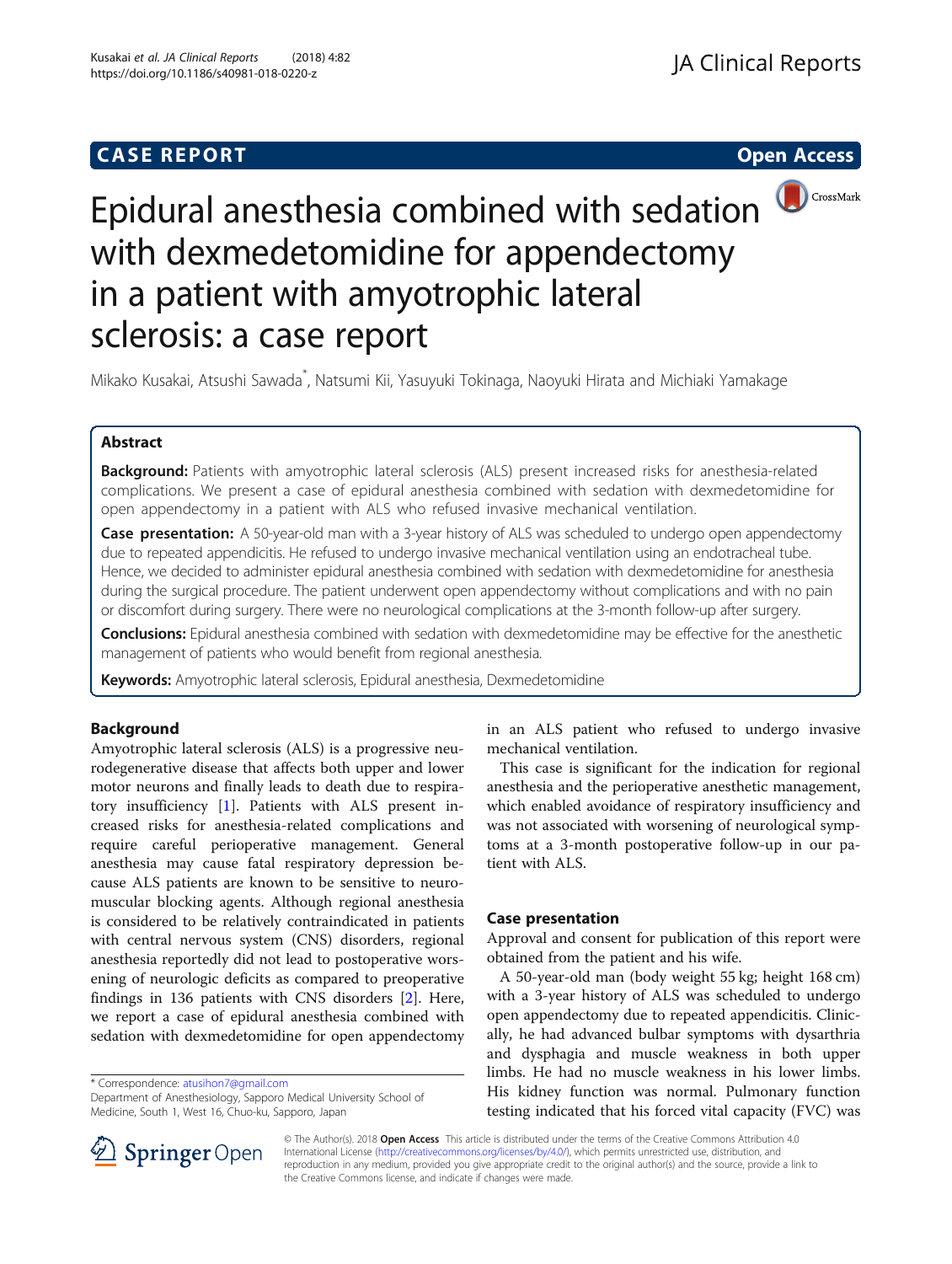3.15 L and %FVC was 85.6%. Although he accepted future placement of a percutaneous endoscopic gastrostomy for nutritional supplementation and the necessary equipment for non-invasive mechanical ventilation for pulmonary support, he refused to undergo future invasive mechanical ventilation using an endotracheal tube or tracheotomy in the advanced stages of ALS. In order to avoid the respiratory depression associated with general anesthesia, we decided to administer epidural anesthesia combined with sedation with dexmedetomidine for anesthesia during the surgical procedure.

After obtaining the patient's informed consent, we transferred him to the operating room and established standard monitoring. After placing the patient in the right lateral position, an 18-gauge Tuohy needle and loss-of-resistance technique with saline were used to obtain epidural access at the T12/L1 vertebral interspace. After careful aspiration to avoid intravascular and intrathecal injection, 11 mL of 1.5% lidocaine with 1:200,000 epinephrine was injected directly via the Tuohy needle. Then, an epidural catheter was placed for intraoperative and postoperative analgesia. We confirmed anesthesia of the T6 to L3 dermatomes using the cold test with ice. Active hip, knee, and ankle flexion were maintained during the surgery. Dexmedetomidine infusion was administered for sedation at 4 μg/kg/h for 10 min and continued at 0.4 μg/kg/h along with  $3 L/min O<sub>2</sub>$  via a face mask. The patient underwent open appendectomy without complications. The operative time was 43 min. He had no pain or discomfort intraoperatively. Dexmedetomidine infusion was terminated at the end of surgery. For postoperative analgesia, 0.125% levobupivacaine was continuously infused at 4 mL/h via the epidural catheter. He was monitored overnight in the intensive care unit (ICU) to assess his respiratory status and was shifted from the ICU the day after surgery. The patient walked without support after discharge from the ICU. There was no worsening of motor function in his lower limbs or interference with passing urine both during the effect of epidural analgesia and after it had worn off. The epidural catheter was removed on the fourth day after surgery, and the patient was discharged home on the fifth day after surgery. There were no neurological complications due to epidural anesthesia at the 3-month follow-up after surgery.

# Conclusions

ALS is a fatal neurodegenerative disease characterized by death of upper and lower motor neurons. Respiratory muscle weakness occurs due to loss of bulbar, cervical, and thoracic motor neurons [[3\]](#page-2-0). Due to the inherent muscle weakness, general anesthesia combined with muscle relaxants may cause fatal respiratory insufficiency in patients with ALS. Historically, regional anesthesia has been relatively contraindicated in patients with CNS disorders for fear of causing postoperative worsening of neurological symptoms [\[4](#page-2-0)]. On the other hand, a previous prospective investigation reported no new or worsening of postoperative neurologic deficits as compared to preoperative findings in 139 patients with preexisting CNS disorders who underwent regional anesthesia [\[2](#page-2-0)]. The reduction of FVC has been previously reported to be negligible under lumbar epidural anesthesia in patients without respiratory depression [\[5\]](#page-2-0). Although lumbar and low thoracic epidural anesthesia was previously reported to induce a temporary reduction in FVC in a patient with ALS, it was not associated with the development of hypoxia or any clinical symptoms [\[6](#page-2-0)]. In our case, the patient had no respiratory depression after epidural anesthesia. In the event that epidural anesthesia severely depressed respiratory function in our patient, we intended to noninvasively support respiration via a ventilation mask until the respiratory depression induced by epidural anesthesia subsided. Therefore, we administered lidocaine as the local anesthetic for epidural anesthesia despite its greater potential to cause motor blockade as compared to other local anesthetic agents, because lidocaine has a shorter duration of action than levobupivacaine and ropivacaine.

Dexmedetomidine is a highly selective  $\alpha_2$ -adrenoceptor agonist. Its clinical effects include sedation, analgesia, and prevention of a detrimental stress response without respiratory depression [\[7](#page-2-0)]. Previous randomized trials revealed that dexmedetomidine provided safe and adequate sedation in patients with the risk of pulmonary aspiration who underwent upper endoscopy [[8\]](#page-2-0) or endoscopic interventions [\[9\]](#page-2-0). Dexmedetomidine provided appropriate sedation and comfort to our patient with ALS without respiratory depression or pulmonary aspiration.

In summary, epidural anesthesia combined with sedation with dexmedetomidine may be effective and suitable for the anesthetic management of certain patients with ALS.

### Abbreviations

ALS: Amyotrophic lateral sclerosis; CNS: Central nervous system; FVC: Forced vital capacity; ICU: Intensive care unit

## Acknowledgements

The authors thank Masayuki Ishii, M.D., Ph.D. Department of Surgery, Surgical Oncology and Science, Sapporo Medical University School of Medicine, Sapporo, Japan, for assistance in the perioperative management.

## Funding

The authors have no sources of funding to declare related to this manuscript.

#### Availability of data and materials

The datasets are available from the corresponding author on reasonable request.

## Authors' contributions

MK helped with the administration of anesthesia to the patient. AS conducted the perioperative management, administered the anesthesia, and wrote the manuscript. NK helped with the writing of the manuscript. YT, NH, and MY